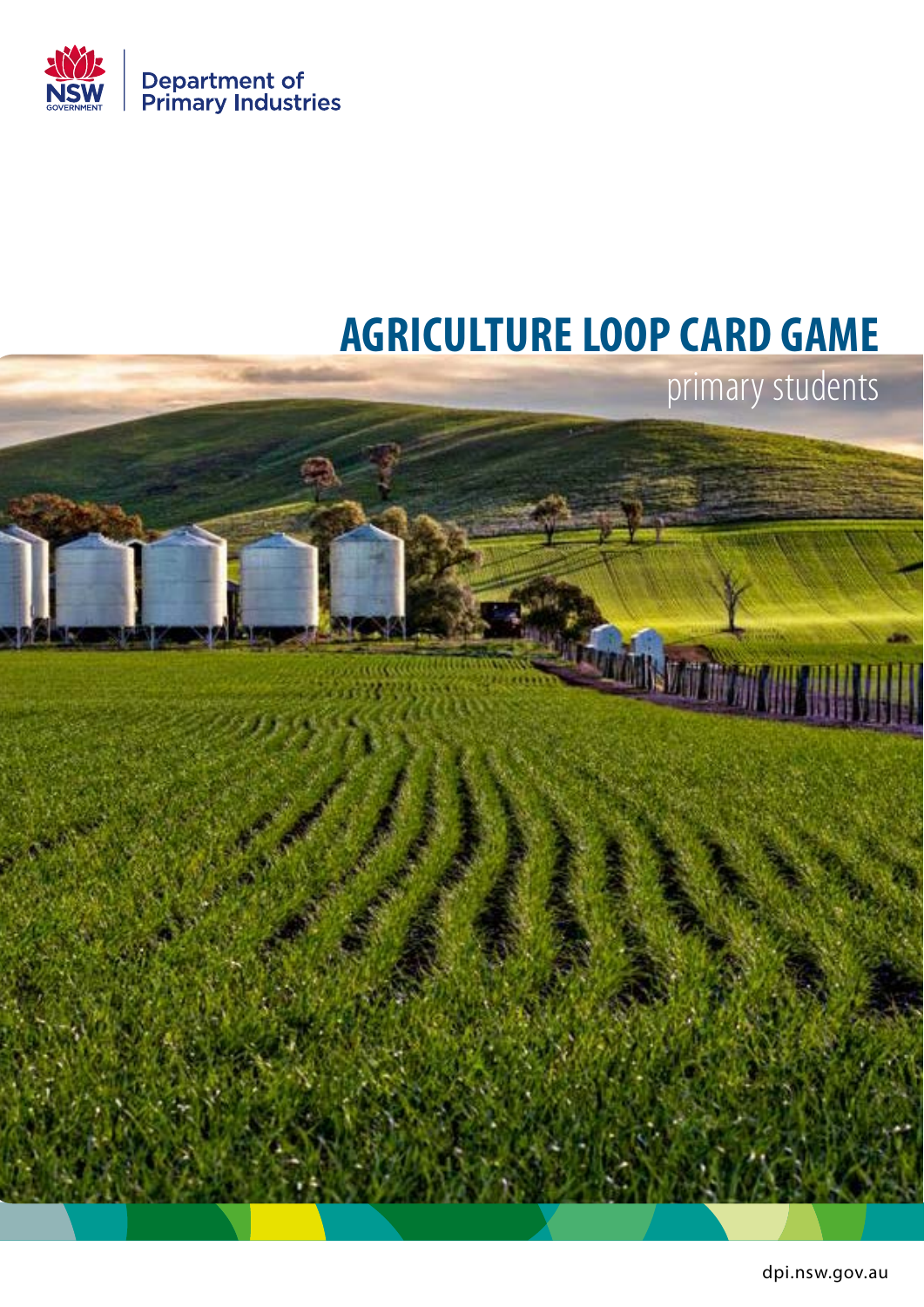

Distribute the cards to students – there are 34 cards if you have more than 34 students team some students up, if you have fewer than 34 give some students more than one card. All cards need to be in play or the loop cannot be completed.

Choose a student to begin the game. Have them read their question and the student with the correct answer says 'I have XYZ' and then reads their question. Note: the answers on each card do NOT match, the challenge is to find the answer on a different card.

Continue until all questions have been asked. The aim is for students to improve on the previous time it took to find the correct answer for each question. This will occur as their recall of facts improves.

The correct answers are below … just in case!

| <b>Question</b>                                                                          | <b>Answer</b>         | <b>Question</b>                                | <b>Answer</b>      |
|------------------------------------------------------------------------------------------|-----------------------|------------------------------------------------|--------------------|
| What is a farmer who runs livestock/animals on their<br>farm called?                     | Grazier               | What is wine traditionally made from?          | <b>Grapes</b>      |
|                                                                                          |                       | Which dairy product is made by churning cream? | <b>Butter</b>      |
| What are the plants grown on farms to make food<br>and fibre products called?            | Crops                 | Is watermelon a summer or a winter fruit?      | Summer             |
| What type of animal would you find on a beef<br>farm?                                    | <b>Cattle or cows</b> | Are apples a summer or a winter fruit?         | Winter             |
|                                                                                          |                       | Can you milk a goat?                           | Yes                |
| A person who shears the wool from sheep and<br>other wool animals is called a _________. | <b>Shearer</b>        | Which insect produces wax?                     | <b>Bees</b>        |
| What do you call the fenced off areas in which<br>animals live on a farm?                | Paddock               | What is fish farming called?                   | Aquaculture        |
| What sort of farm are cows milked on?                                                    | <b>Dairy</b>          | Is cotton from a plant or an animal?           | Plant              |
| Which dairy breed is the most common in<br>Australia?                                    | <b>Holstein</b>       | Which grain is porridge made from?             | <b>Oats</b>        |
| How many compartments does a cow's stomach                                               | Four                  | Do potatoes grow underground or on branches?   | <b>Underground</b> |
| have?                                                                                    |                       | What type of plant is a mushroom?              | <b>Fungus</b>      |
| How much does an average dairy cow weigh?                                                | 600kg                 | What is margarine made from?                   | Canola plants      |
| How much water can a dairy cow drink each day?                                           | A bathtub full        | What do you call a group of cattle?            | Herd               |
| What is the average body temperature of a cow?                                           | 38.5°C                | What do you call a baby cow?                   | Calf               |
| How many top front teeth do sheep have?                                                  | <b>Zero</b>           |                                                |                    |
| Chickens that are allowed to roam outside are                                            |                       | What is a female sheep called?                 | Ewe                |
| called                                                                                   | Free range            | What is a group of sheep called?               | <b>Flock</b>       |
| What do you call a baby sheep?                                                           | Lamb                  | What is a baby horse called?                   | Foal               |
| What is a young female horse called?                                                     | <b>Filly</b>          | Which product is made by adding bacteria to    | Yoghurt            |
| Does wool come from a plant or an animal?                                                | Animal                | cream?                                         |                    |



A printable version of these cards and other resources can be found at **<https://www.dpi.nsw.gov.au/education-and-training/school-resources>**

Contact the DPI Schools Program at **[schools.program@dpi.nsw.gov.au](mailto:schools.program@dpi.nsw.gov.au)**

dpi.nsw.gov.au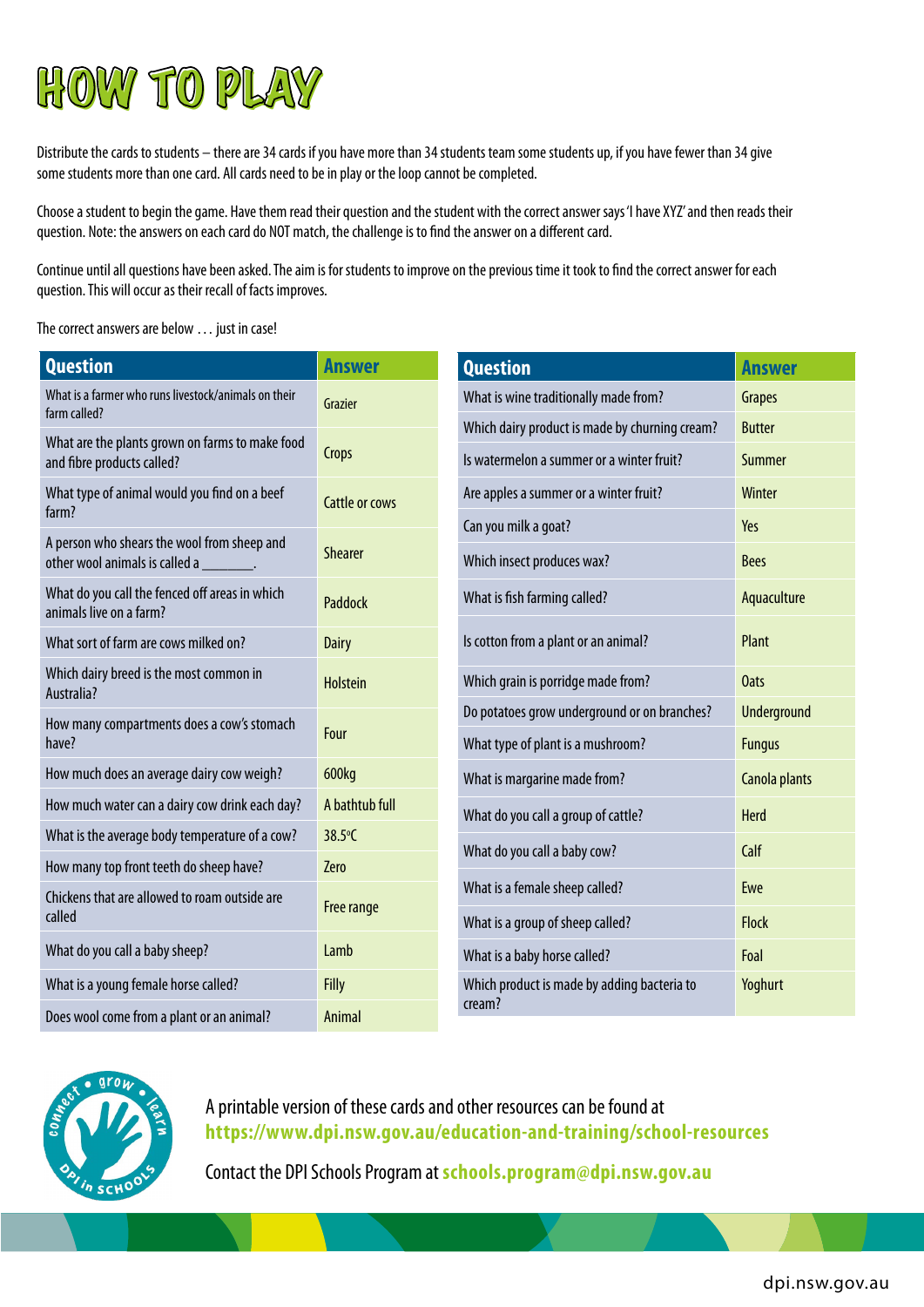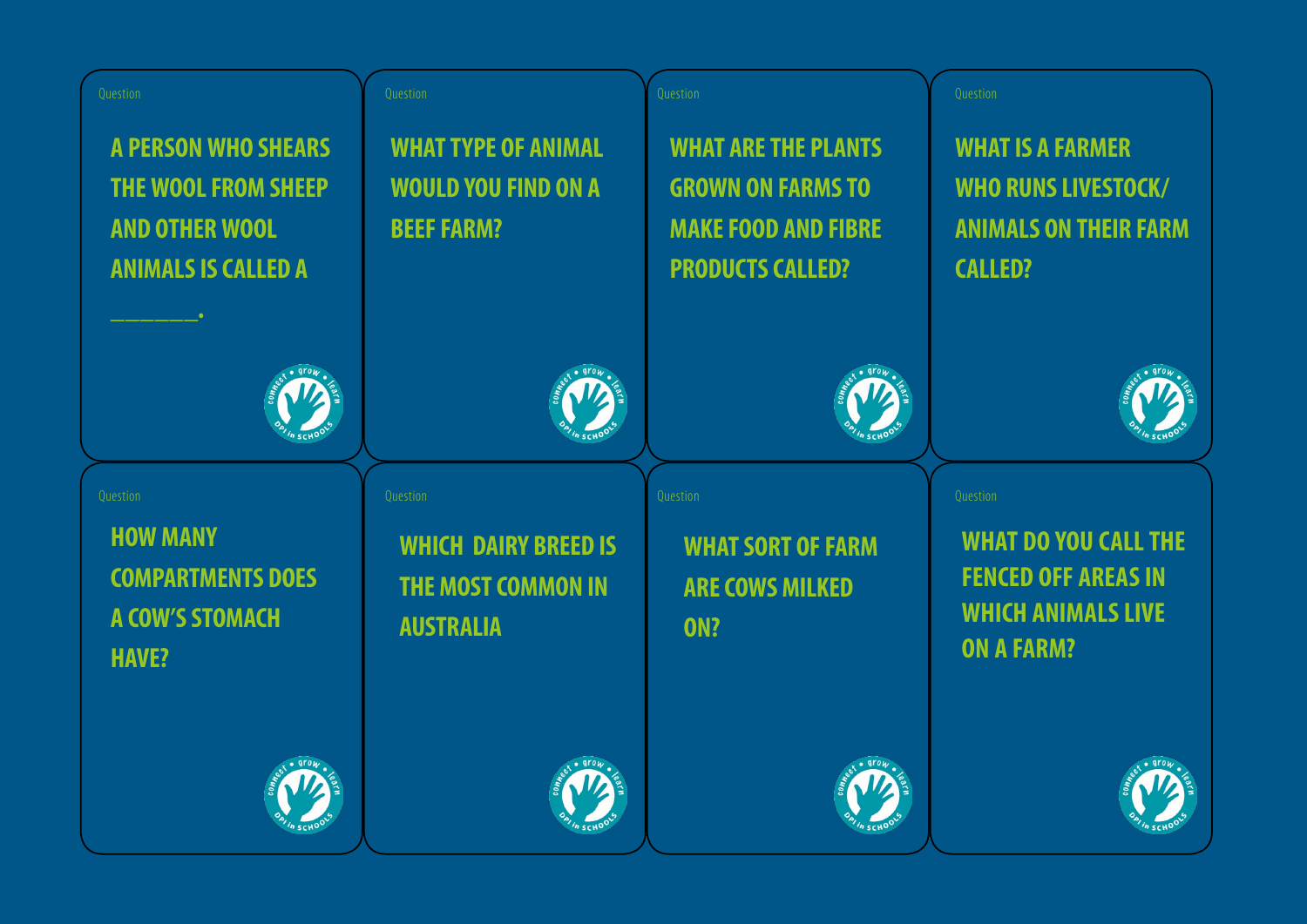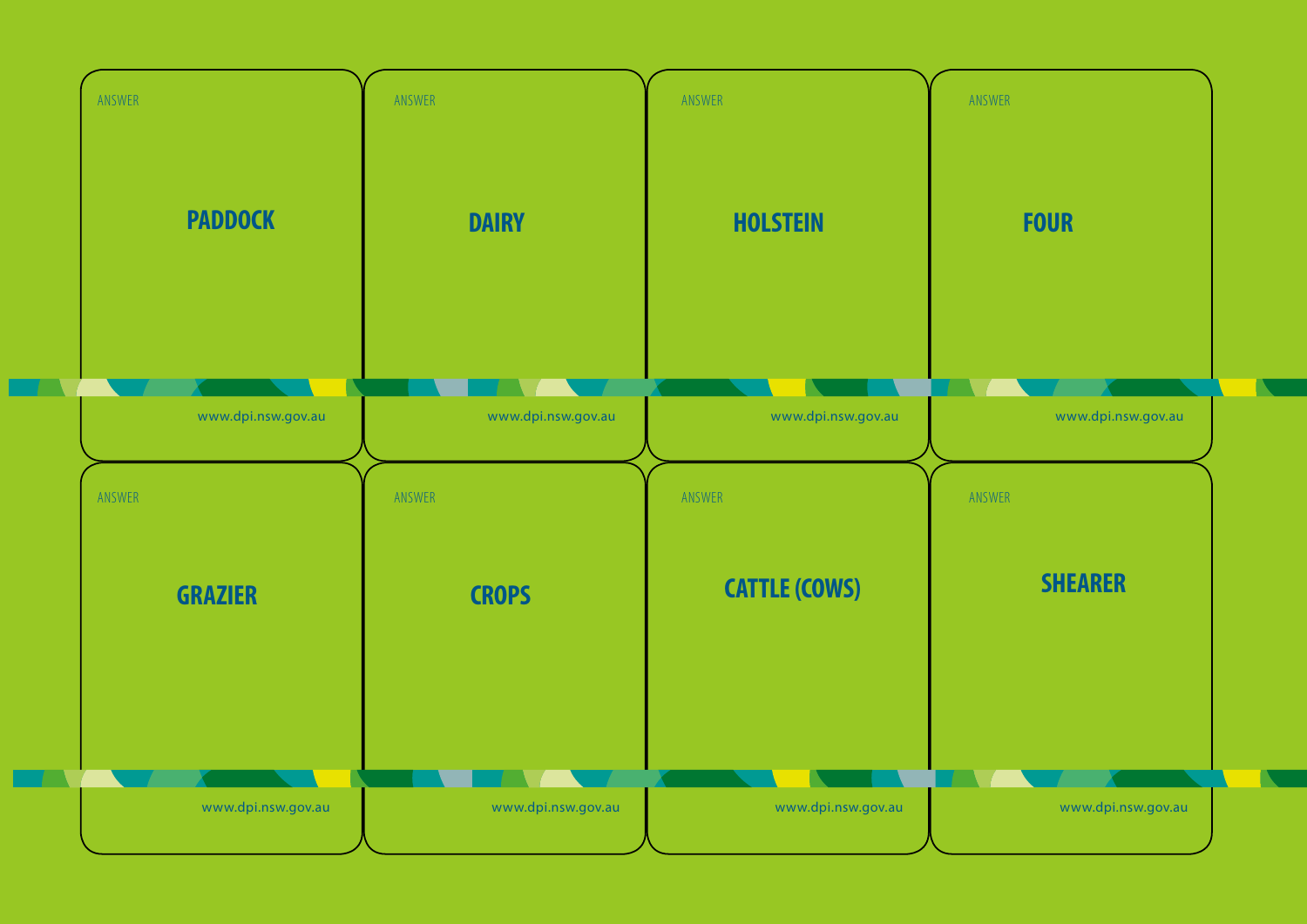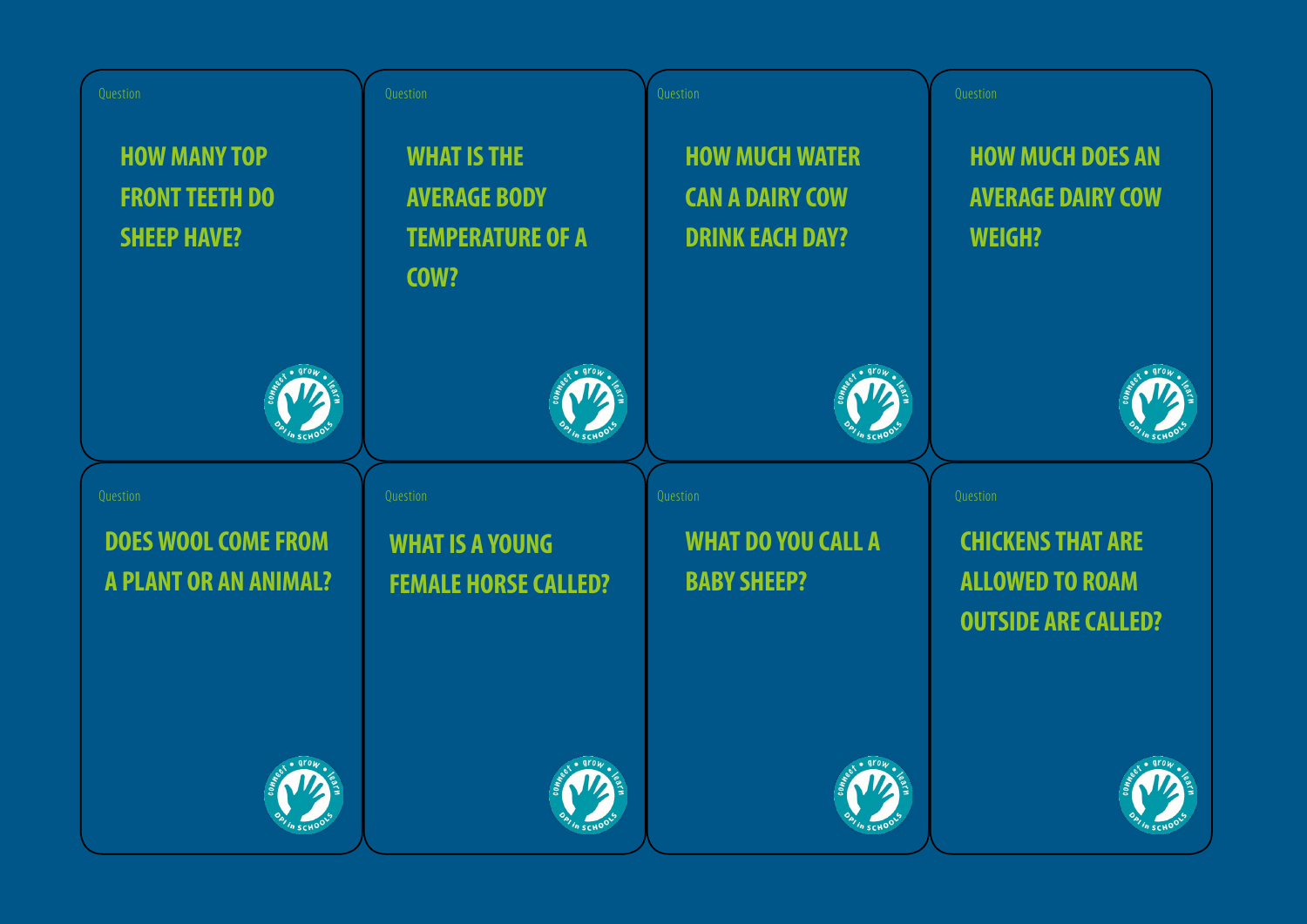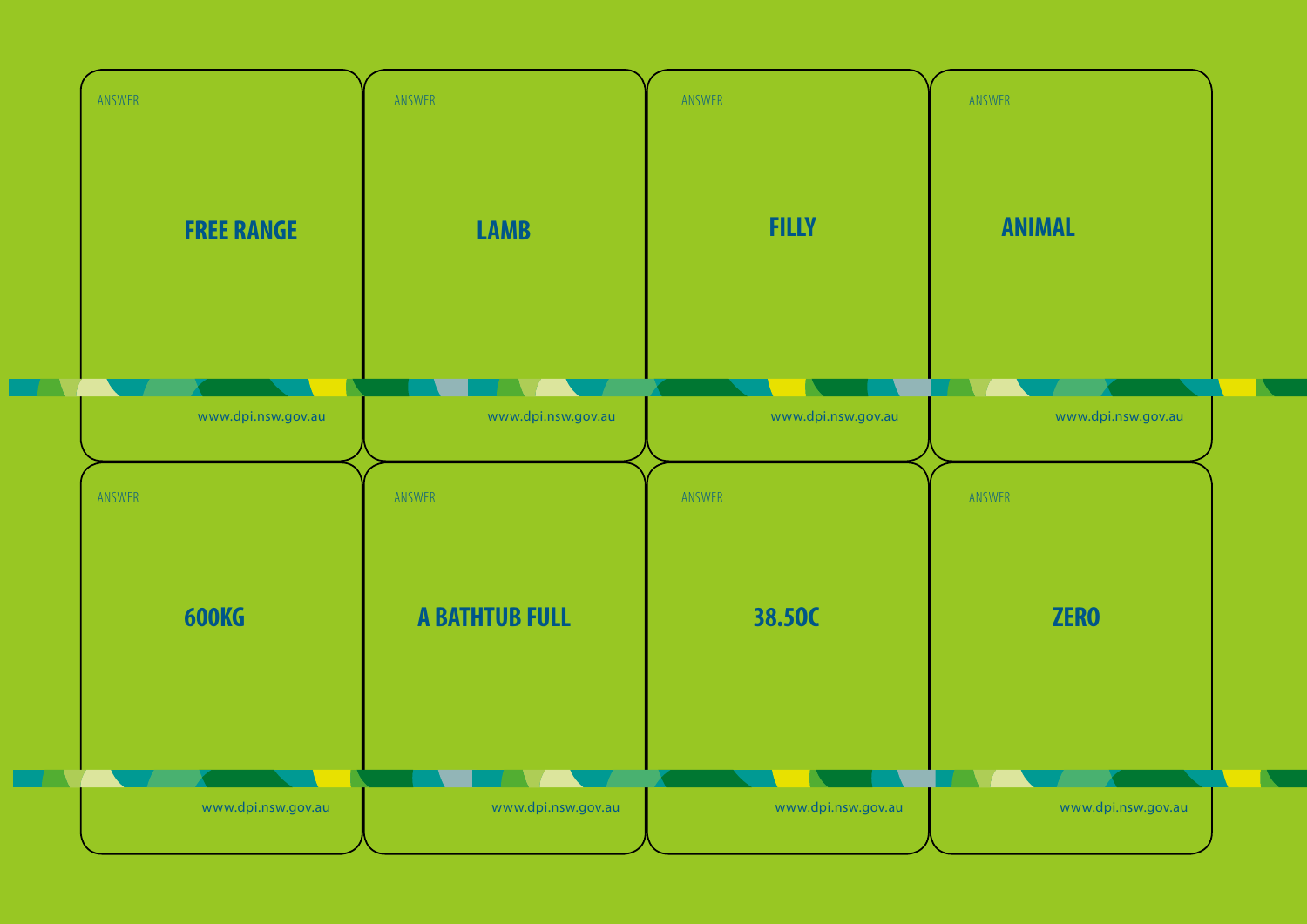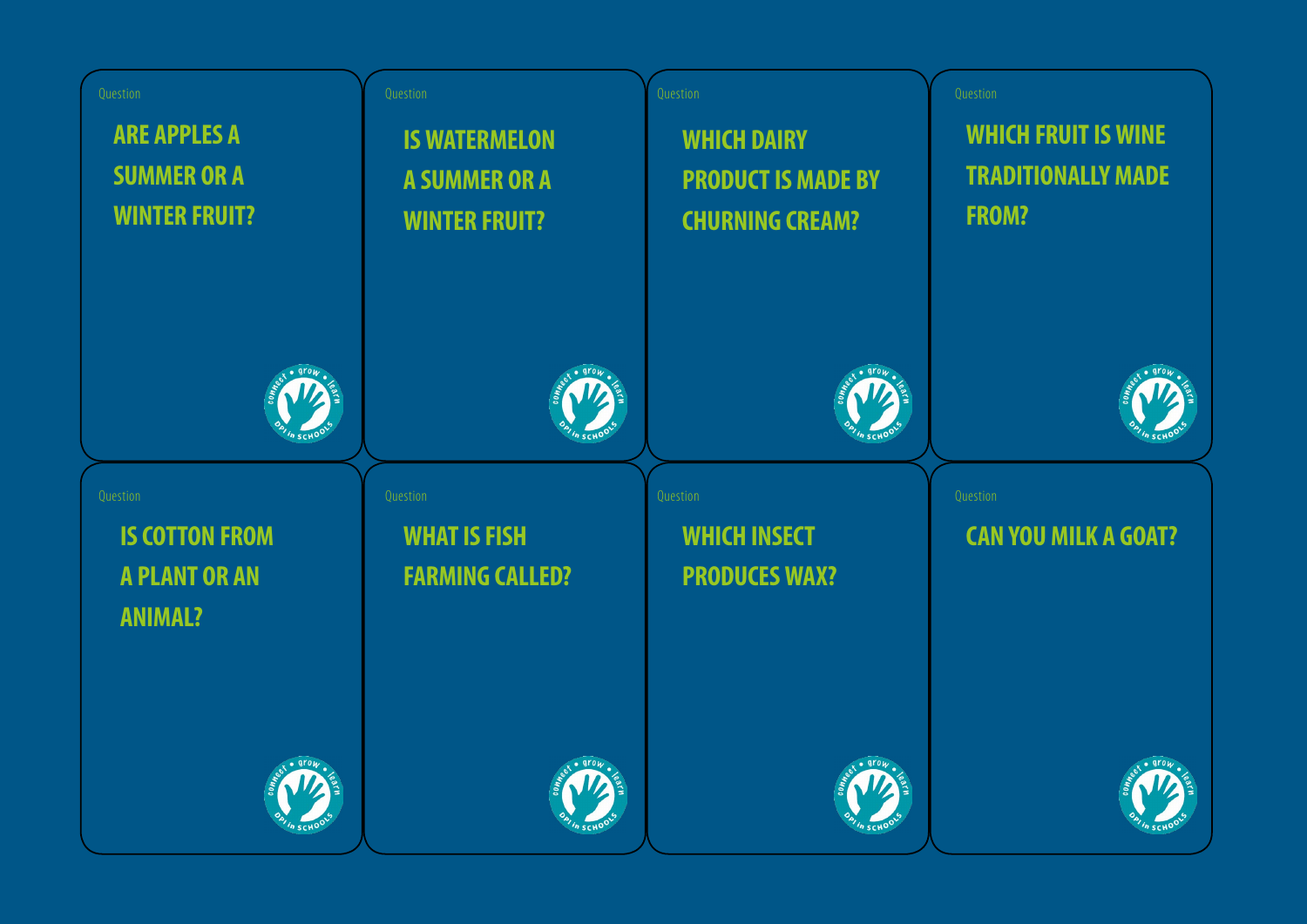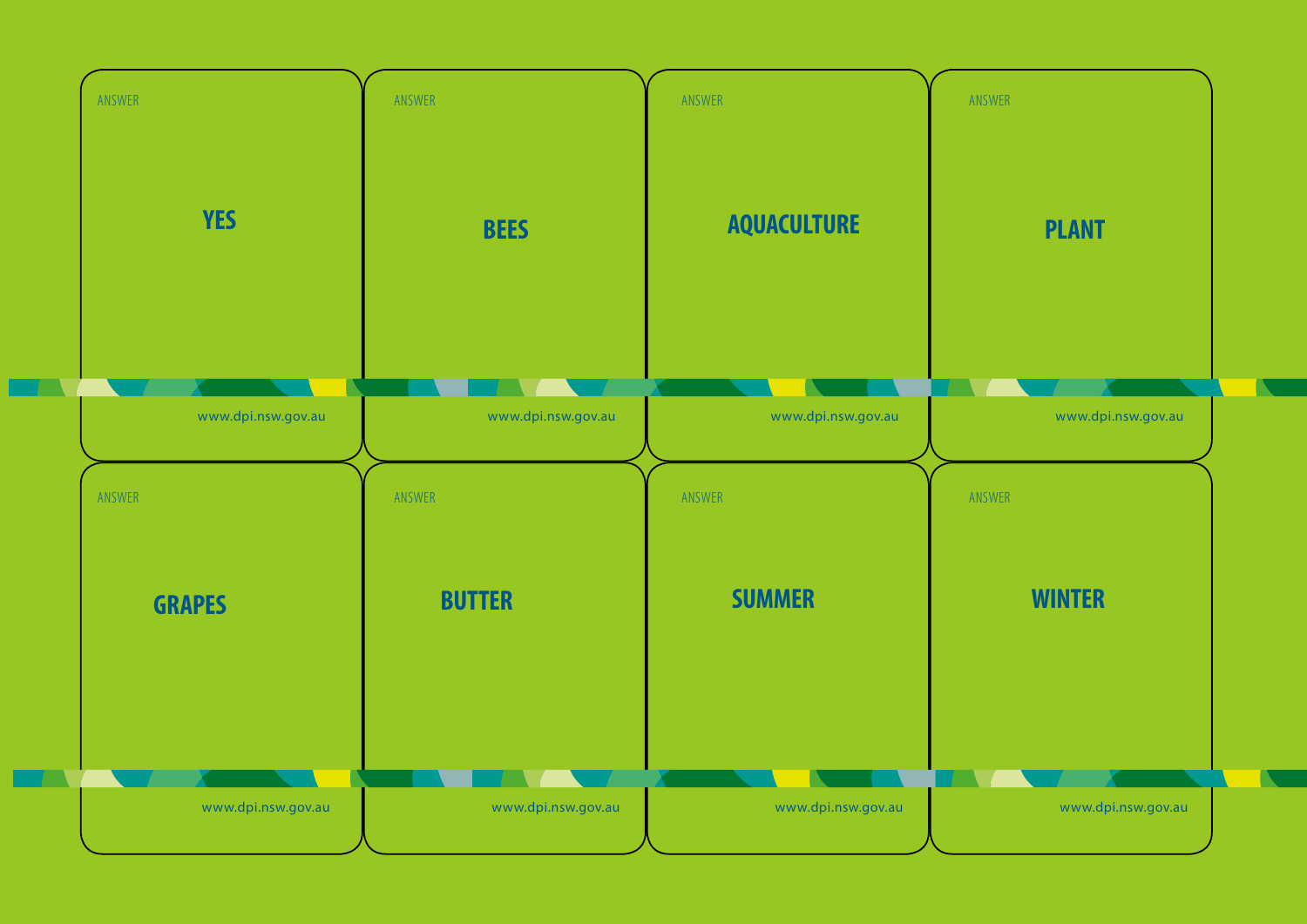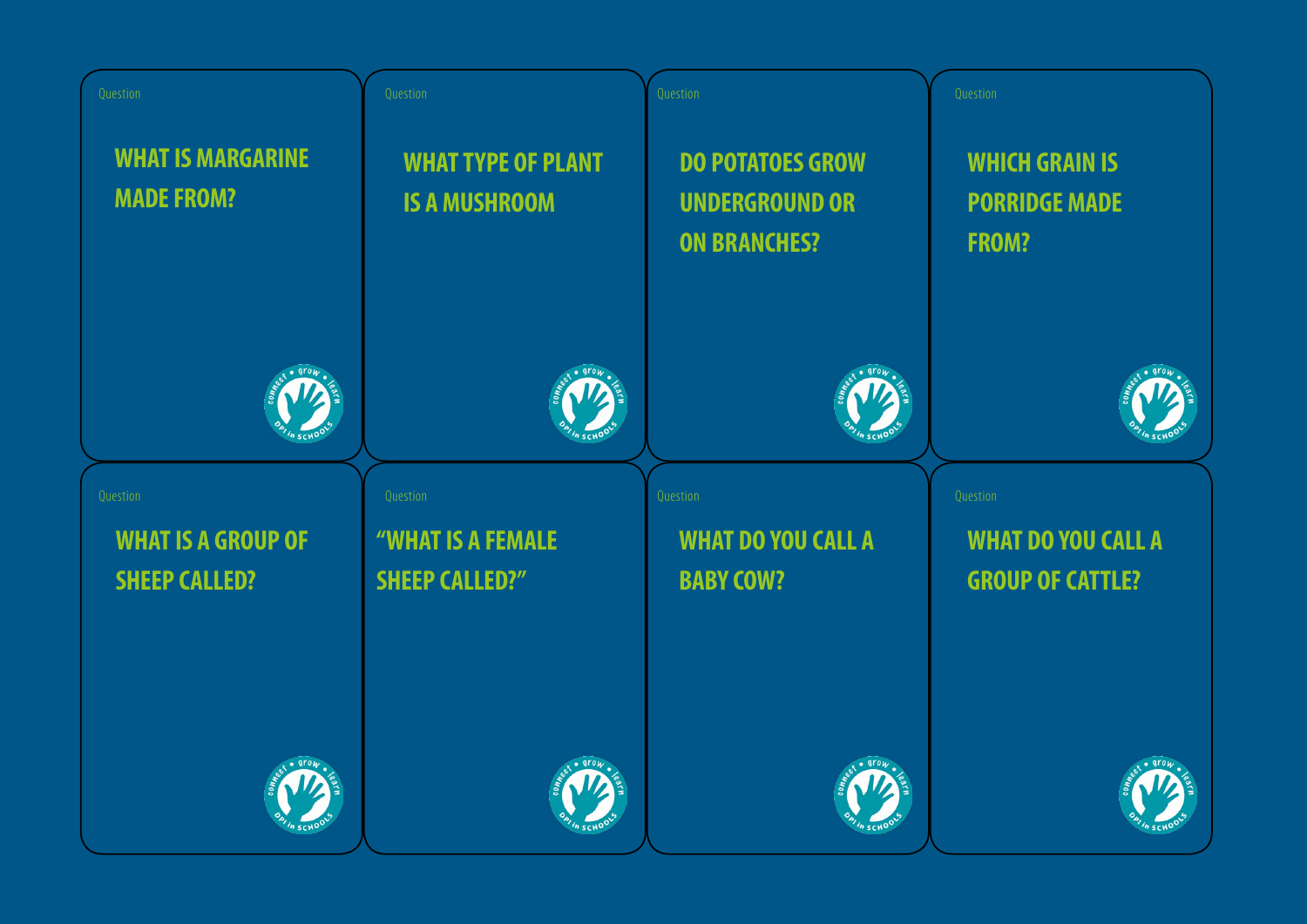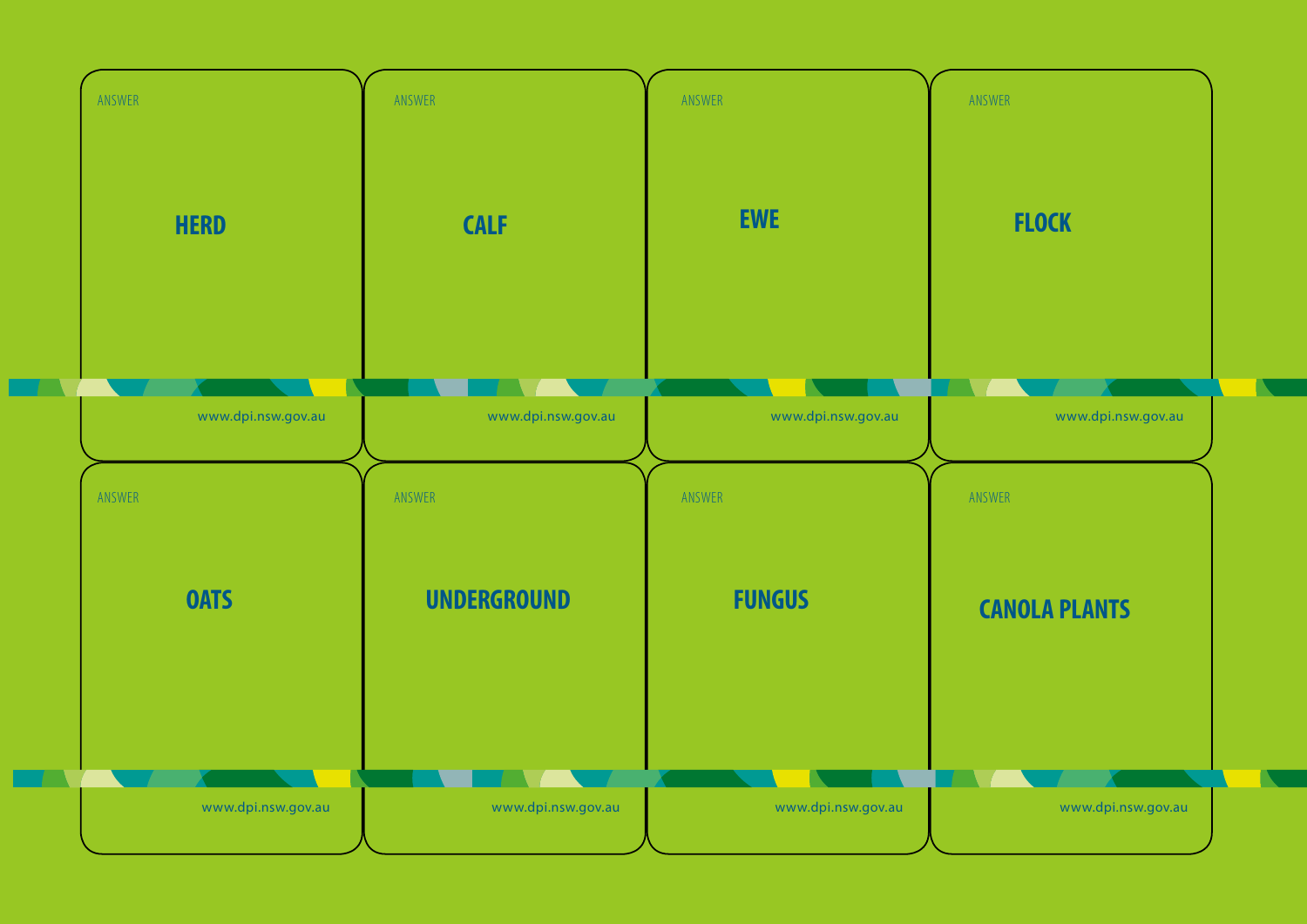